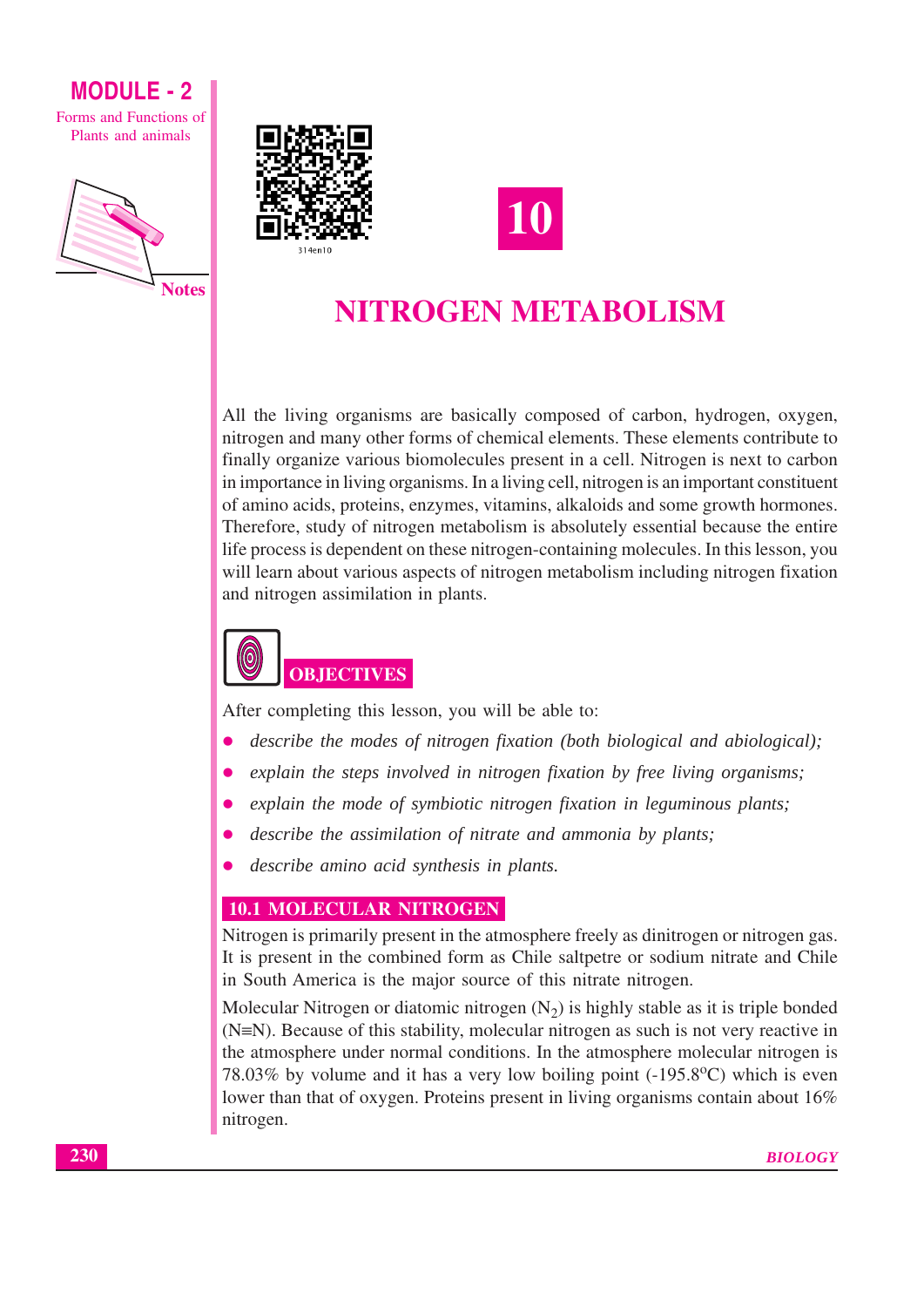#### Nitrogen Metabolism

#### 10.1.1 Nitrogen Cycle

Nitrogen is an essential constituent of living beings. Nitrogenous bases are part of nucleic acids and proteins are made up of amino acids of which Nitrogen is an important consituent. You already know about the importance of these two biomolecules.

Air has 78% N<sub>2</sub> but most of the living beings cannot utilize this atmospheric Nitrogen. Nitrogen cycle converts this nitrogen into a usable form. Lightning fixes Nitrogen to NH<sub>3</sub>, and nitrogen fixing bacteria like *Rhizobium* (which live in roots of leguminous plants like pea, rajma, beans, pulses etc.) also convert  $N_2$  into  $NH_3$ . Most plants absorb nitrates from soil and reduce it to  $NH<sub>3</sub>$  in the cells for further metabolic reactions. Dead organisms and their excreta like urea are decomposed by bacteria into  $NH<sub>3</sub>$  and by a different set of bacteria into nitrates. These are left in the soil for use by plants. In this way Nitrogen cycle is self regulated but human activities have caused steady loss of soil Nitrogen.

## **NITROGEN CYCLE** Nitrogen in Atmosphere Plants Animals Dead organic material (urea, excreta) Nitrogen Denitrifying fixing bacteria bacteria ┪ Degraded by bacteria ₹ Ammonia (NH<sub>2</sub> Bacteria ₹ Nitrates  $(No_3^-)$ **INTEXT QUESTIONS 10.1** 1. What is the percent by volume of nitrogen gas in the atmosphere? 2. Name two biomolecules that contain nitrogen in plants.

- 3. Why nitrogen is a stable molecule?
	-

## **BIOLOGY**

Forms and Functions of Plants and animals

**MODULE - 2** 



**Notes**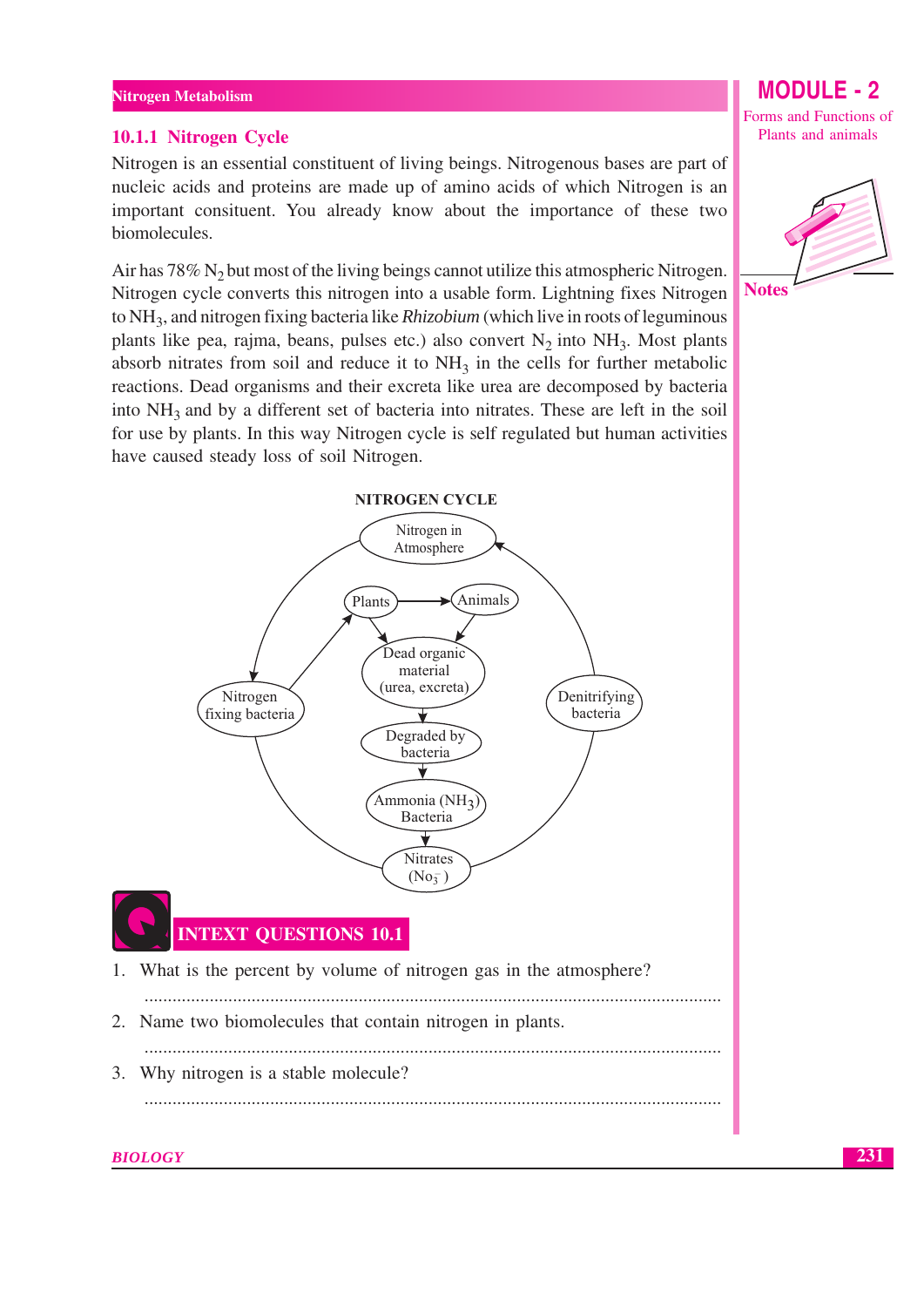

## 10.2 NITROGEN FIXATION (BIOLOGICAL AND ABIOLOGICAL)

The conversion of molecular nitrogen into compounds of nitrogen especially ammonia is called nitrogen fixation. Nitrogen fixation, is a reductive process i.e., nitrogen fixation will stop if there is no reducing condition or if oxygen is present. This nitrogen fixation may take place by two different methods – abiological and biological.

## 10.2.1 Abiological nitrogen fixation

In abiological nitrogen fixation the nitrogen is reduced to ammonia without involving any living cell. Abiological fixation can be of two types : industrial and natural. For example, in the Haber's process, synthetic ammonia is produced by passing a mixture of nitrogen and hydrogen through a bed of catalyst (iron oxides) at a very high temperature and pressure.

 $N_2 + 3H_2 \xrightarrow[1000 \text{ atmosphere}]{500^{\circ}C} 2NH_3$ 

This is industrial fixation wherein nitrogen gets reduced to ammonia.

In natural process nitrogen can be fixed especially during electrical discharges in the atmosphere. It may occur during lightning storms when nitrogen in the atmosphere can combine with oxygen to form oxides of nitrogen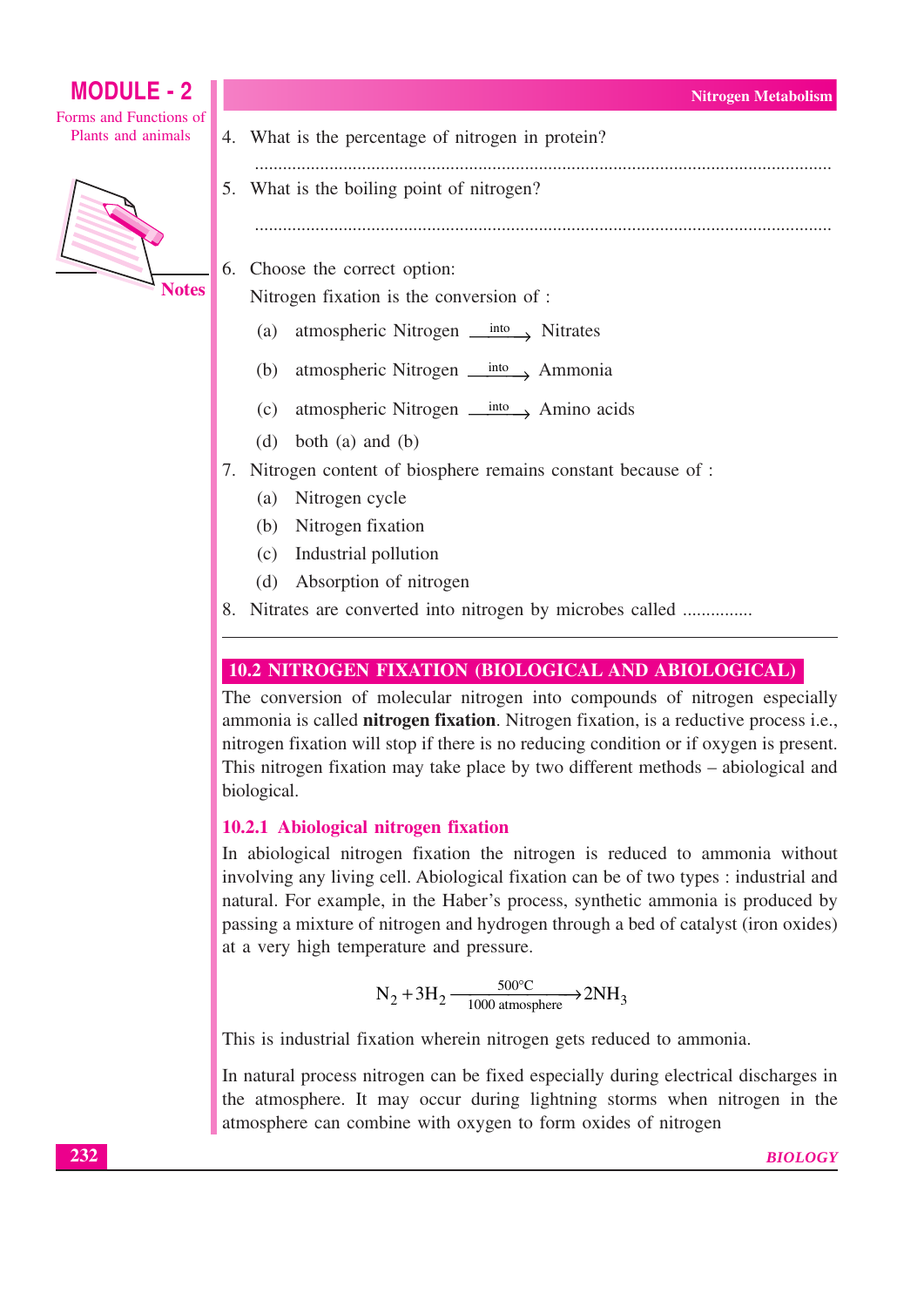$N_2 + O_2 \longrightarrow 2NO \xrightarrow{O_2} 2NO_2$ 

These oxides of nitrogen may be hydrated and trickle down to earth as combined nitrite and nitrate.

## 10.2.2 Biological nitrogen fixation

Chemically, this process is same as abiological. Biological nitrogen fixation is reduction of molecular nitrogen to ammonia by a living cell in the presence of enzymes called nitrogenases.



# **INTEXT QUESTIONS 10.2**

- 1. Define nitrogen fixation.
- 2. Which industrial process is utilized for converting nitrogen to ammonia?

- 3. Distinguish between biological and abiological nitrogen fixation.
- 4. Name the enzyme that helps in nitrogen fixation in living cells.
- 5. Which gas prevents nitrogen fixation?

## 10.3 NITROGEN FIXATION BY FREE LIVING ORGANISMS AND SYMBIOTIC NITROGEN FIXATION

Nitrogen fixation is a distinctive property possessed by a select group of organisms, because of the presence of the enzyme nitrogenase in them.

The process of nitrogen fixation is primarily confined to microbial cells like bacteria and cyanobacteria. These microorganisms may be independent and free living (Table  $10.1$ ).

| <b>Organisms</b>   | <b>Status</b>                                 |  |  |  |
|--------------------|-----------------------------------------------|--|--|--|
| Clostridium        | Anaerobic bacteria (Non-photosynthetic)       |  |  |  |
| Klebsiella         | Facultative bacteria (Non-photosynthetic)     |  |  |  |
| <i>Azotobacter</i> | Aerobic bacteria (Non-photosynthetic)         |  |  |  |
| Rhodospirillum     | Purple, non-sulphur bacteria (Photosynthetic) |  |  |  |
| Anabaena           | Cyanobacteria (Photosynthetic)                |  |  |  |

|  |  | Table 10.1 : Some free living microbes which fix nitrogen |  |  |
|--|--|-----------------------------------------------------------|--|--|
|  |  |                                                           |  |  |

Some microbes may become associated with other oragnisms and fix nitrogen. The host organism may be a lower plant or higher plant. The host organism and the

**BIOLOGY** 

# **MODULE - 2**

Forms and Functions of Plants and animals

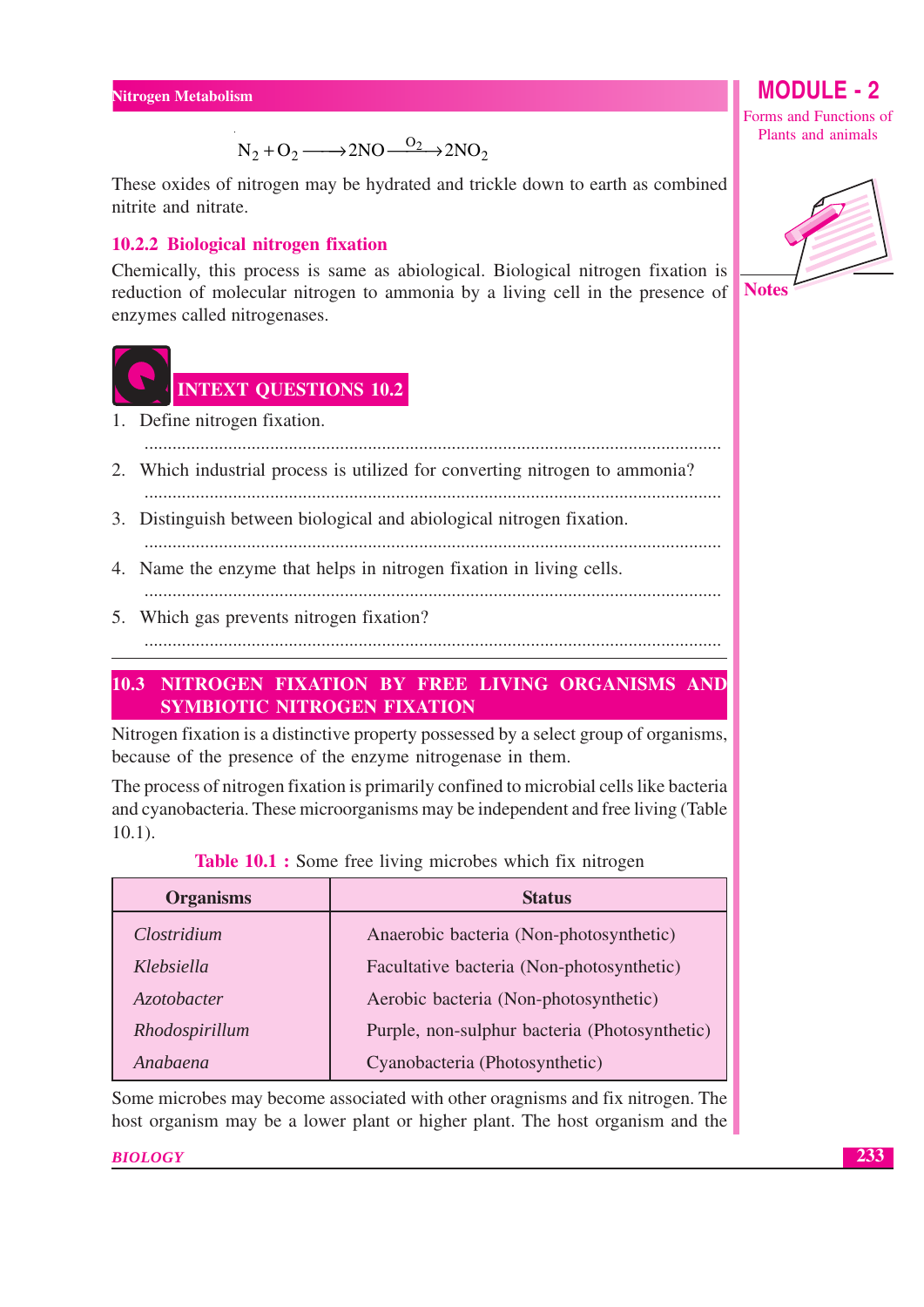#### **Nitrogen Metabolism**

## **MODULE - 2**

Forms and Functions of Plants and animals



**Notes** 

nitrogen fixing microbes establish a special relationship called **symbiosis** and this results in symbiotic nitrogen fixation (Table 10.2).

**Table 10.2 :** Some symbiotic nitrogen fixing organisms

| <b>System</b>    | <b>Symbionts</b>                                       |  |  |  |  |
|------------------|--------------------------------------------------------|--|--|--|--|
| Lichens          | Cyanobacteria and Fungus.                              |  |  |  |  |
| <b>Bryophyte</b> | Cyanobacteria and Anthoceros.                          |  |  |  |  |
| Pteridophyte     | Cyanobacteria and Azolla.                              |  |  |  |  |
| Gymnosperm       | Cyanobacteria and Cycas.                               |  |  |  |  |
| Angiosperms      | Legumes and Rhizobium.                                 |  |  |  |  |
| Angiosperms      | Non leguminous plants and actinomycete                 |  |  |  |  |
|                  | (Such as Alnus, Myrica, Purshia).                      |  |  |  |  |
| Angiosperm       | Brazilian grass (Digitaria), Corn and<br>Azospirillum. |  |  |  |  |

#### 10.3.1 Mechanism of Biological Fixation of Nitrogen

Nitrogen fixation requires

- the molecular nitrogen  $(i)$
- (ii) a strong reducing power to reduce nitrogen like reduced FAD (Flavin adenine dinucleotide) and reduced NAD (Nicotinamide Adenine Dinucleotide)
- (iii) a source of energy (ATP) to transfer hydrogen atoms from  $NADH<sub>2</sub>$  or  $FADH<sub>2</sub>$ to dinitrogen and
- (iv) enzyme nitrogenase
- (v) compound for trapping the ammonia formed since it is toxic to cells.

The reducing agent (NADH<sub>2</sub> and FADH<sub>2</sub>) and ATP are provided by photosynthesis and respiration.

The overall **biochemical process** involves stepwise reduction of nitrogen to ammonia. The enzyme nitrogenase is a Mo-Fe containing protein and binds with molecule of nitrogen  $(N_2)$  at its binding site. This molecule of nitrogen is then acted upon by hydrogen (from the reduced coenzymes) and reduced in a stepwise manner. It first produces diamide  $(N_2H_2)$  then hydrazime  $(N_2H_4)$  and finally ammonia  $(2NH<sub>3</sub>)$ .

 $NH<sub>3</sub>$  is not liberated by the nitrogen fixers. It is toxic to the cells and therefore these fixers combine NH<sub>3</sub> with organic acids in the cell and form amino acids.

The general equation for nitrogen fixation may be described as follows:

 $N_2 + 16ATP + 8H^+ + 8e^- \longrightarrow 2NH_3 + 16ADP + 16Pi +$ 

**BIOLOGY**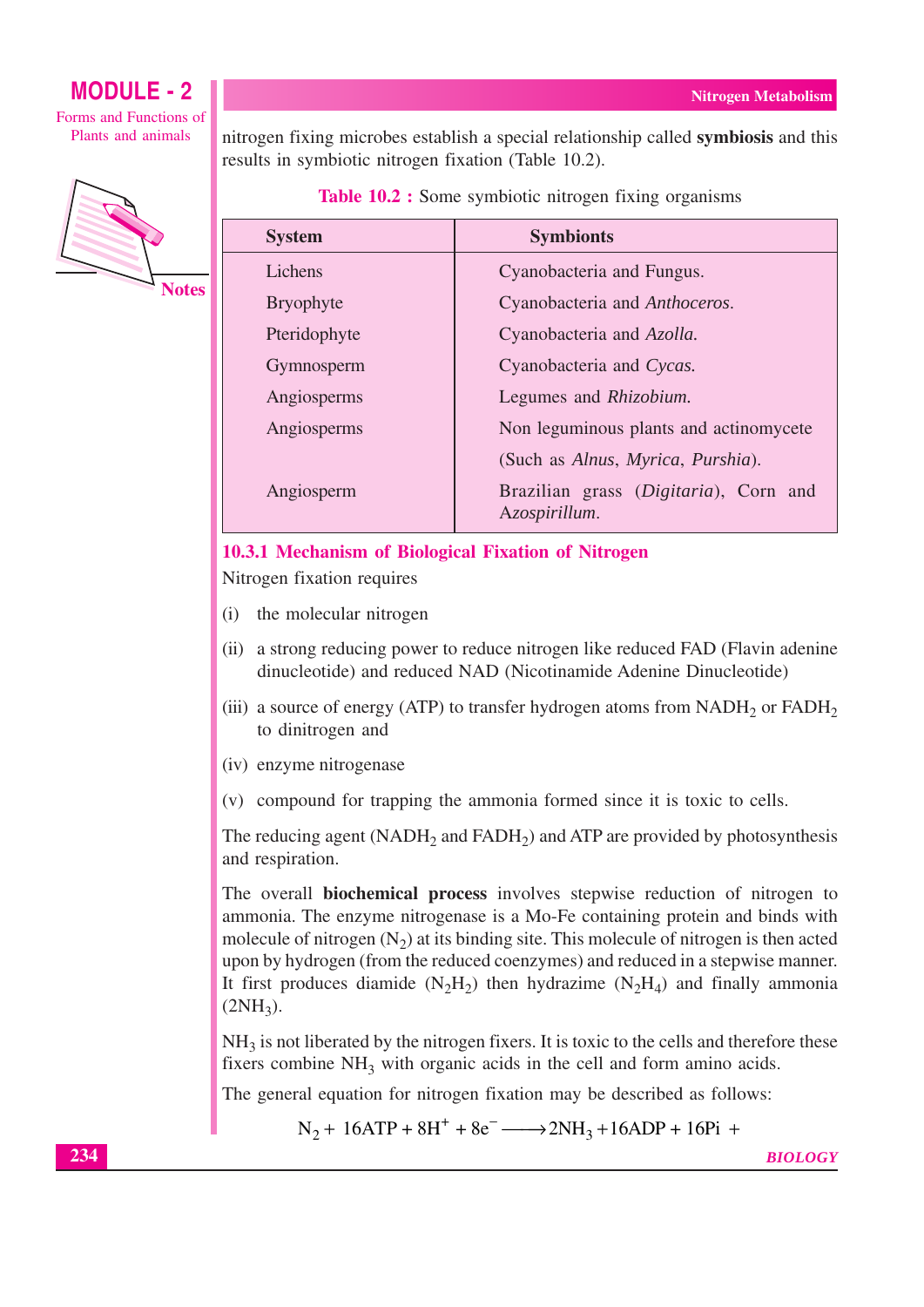Molecular nitrogen is a very stable molecule. Therefore, sufficient amount of cell energy in the form of ATP is required for stepwise reduction of nitrogen to ammonia.

In legumes, nitrogen fixation occurs in specialized bodies called **root nodules**. The nodules develop due to interaction between the bacteria Rhizobium and the legume roots (see diagram 6.4c). The biochemical steps for nitrogen fixation are same. However, legume nodules possess special protein called LEGHEMOGLOBIN. The synthesis of leghemoglobin is the result of symbiosis because neither bacteria alone nor legume plant alone possess the protein. Recently it has been shown that a number of host genes are involved to achieve this. In addition to leghemoglobin, a group of proteins called **nodulins** are also synthesized which help in establishing symbiosis and maintaining nodule functioning.

Leghemoglobin is produced as a result of interaction between the bacterium and legume roots. Apparently, Rhizobium gene codes for Heme part and legume root cell gene codes for Globin moiety. Both the coded products together consitute the final protein leghemoglobin. During  $N_2$ -fixaion, function of Leghemoglobin is to act as Oxygen-scavenger so that the enzymes, Nitrogenages then, convert  $N_2$  to  $NH_3$  under anaerobic condition.





Leghemoglobin is considered to lower down the partial pressure of oxygen and helps in nitrogen fixation. However, this function is specific for legumes only because free living microbes do not possess nitrogen fixing leghemoglobin. Moreover, it has also not been found in cyanobacterial symbiosis with other plants, which fix  $N_2$  under aerobic condition.

**BIOLOGY** 

**MODULE - 2** 

Forms and Functions of Plants and animals



**Notes**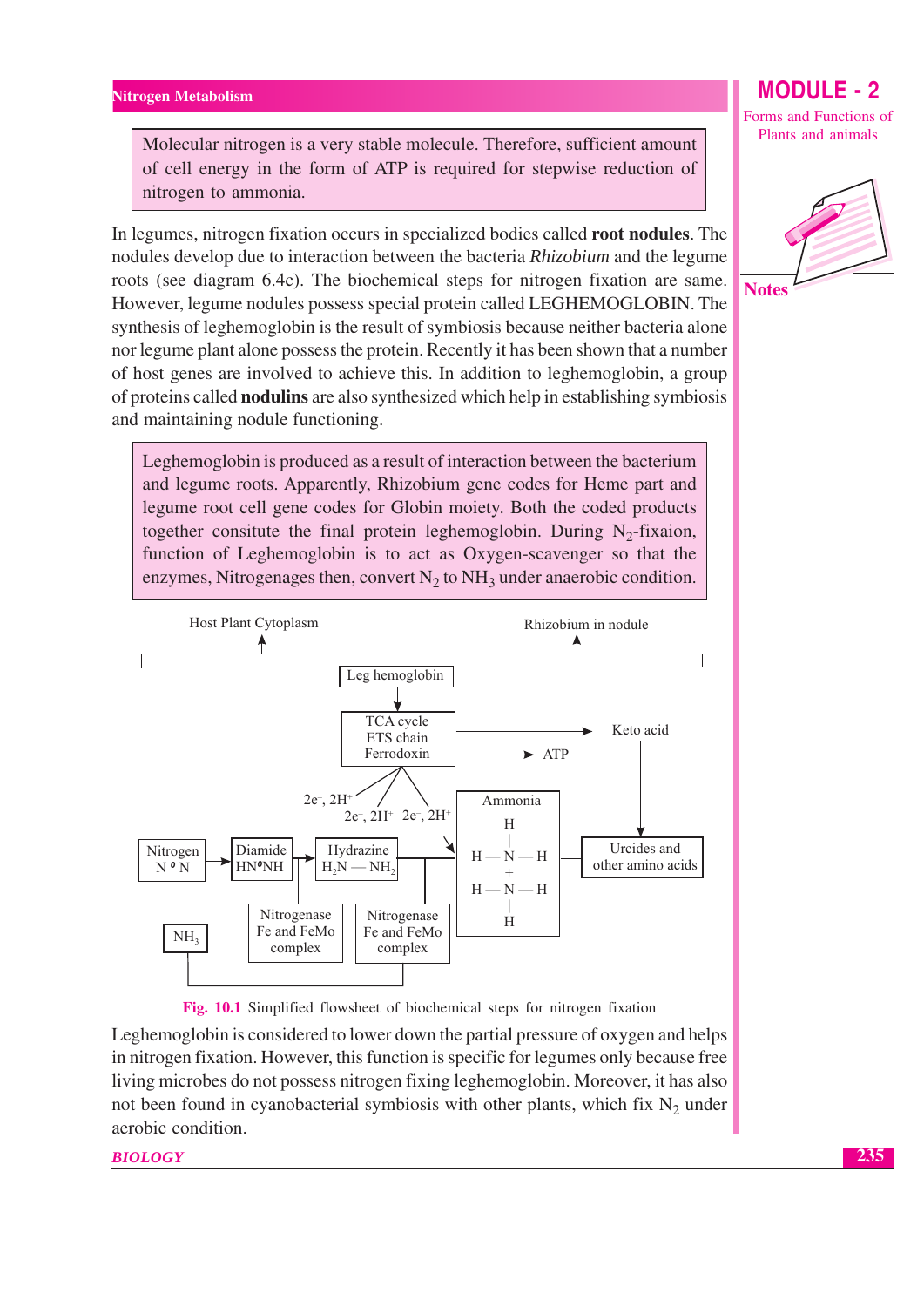Forms and Functions of Plants and animals



|    | 1. Match the following:                                                                      |                                              |  |                                                                                 |  |  |  |  |
|----|----------------------------------------------------------------------------------------------|----------------------------------------------|--|---------------------------------------------------------------------------------|--|--|--|--|
|    | B<br>A                                                                                       |                                              |  |                                                                                 |  |  |  |  |
|    | (i)                                                                                          | Azotobacter                                  |  | (a) anaerobic nitrogen fixer.                                                   |  |  |  |  |
|    | (ii)                                                                                         | Clostridium                                  |  | (b) aerobic nitrogen fixer                                                      |  |  |  |  |
|    | (iii)                                                                                        | Lichens                                      |  | (c) aerobic nitrogen fixing cyanobacterium                                      |  |  |  |  |
|    |                                                                                              | (iv) Anabaena                                |  | (d) symbiotic nitrogen fixer.                                                   |  |  |  |  |
|    |                                                                                              | 2. Which Gymnospermous plant fixes nitrogen? |  |                                                                                 |  |  |  |  |
|    |                                                                                              |                                              |  |                                                                                 |  |  |  |  |
|    | 3. Is there any other gas evovled during nitrogen fixation? If yes, name the gas<br>evolved. |                                              |  |                                                                                 |  |  |  |  |
|    |                                                                                              |                                              |  |                                                                                 |  |  |  |  |
|    |                                                                                              |                                              |  | 4. How many ATP molecules are required to reduce a single molecule of nitrogen? |  |  |  |  |
|    | 5. What is the major source of electrons for reduction of nitrogen?                          |                                              |  |                                                                                 |  |  |  |  |
|    |                                                                                              | 6. Match the following:                      |  |                                                                                 |  |  |  |  |
|    | B<br>A                                                                                       |                                              |  |                                                                                 |  |  |  |  |
|    | (i)                                                                                          | Leghemoglobin                                |  | (a) cyanobacterium                                                              |  |  |  |  |
|    | (ii)                                                                                         | Anabaena                                     |  | (b) Legumes                                                                     |  |  |  |  |
|    | (iii)                                                                                        | Reductive process                            |  | (c) nitrogen fixation                                                           |  |  |  |  |
| 7. |                                                                                              | functioning in legumes.                      |  | Name the proteins that help in establishing symbiosis and maintain root nodule  |  |  |  |  |

**TEXT OUESTIONS 10.3** 

# 10.4 NITRATE AND AMMONIA ASSIMILATION BY PLANTS

As pointed out in the previous section, nitrogen fixation is confined to selected microbes and plants. But all plants require nitrogen because it has a role to play in the general metabolism. Therefore, plants which do not fix nitrogen, use other combined nitrogen sources such as nitrate and ammonia for carrying on metabolic activity.

Nitrate is absorbed by most plants and reduced to ammonia with the help of two different enzymes. The first step conversion of nitrate to nitrite is catalyzed by an enzyme called nitrate reductase. This enzyme has several other important constituents including FAD, cytochrome, NADPH or NADH and molybdenum.

$$
NO_3^-
$$
 + NADH + H<sup>+</sup>  $\xrightarrow{\text{Nitrate reductase}}$   $NO_2^-$  + NAD<sup>+</sup> +H<sub>2</sub>C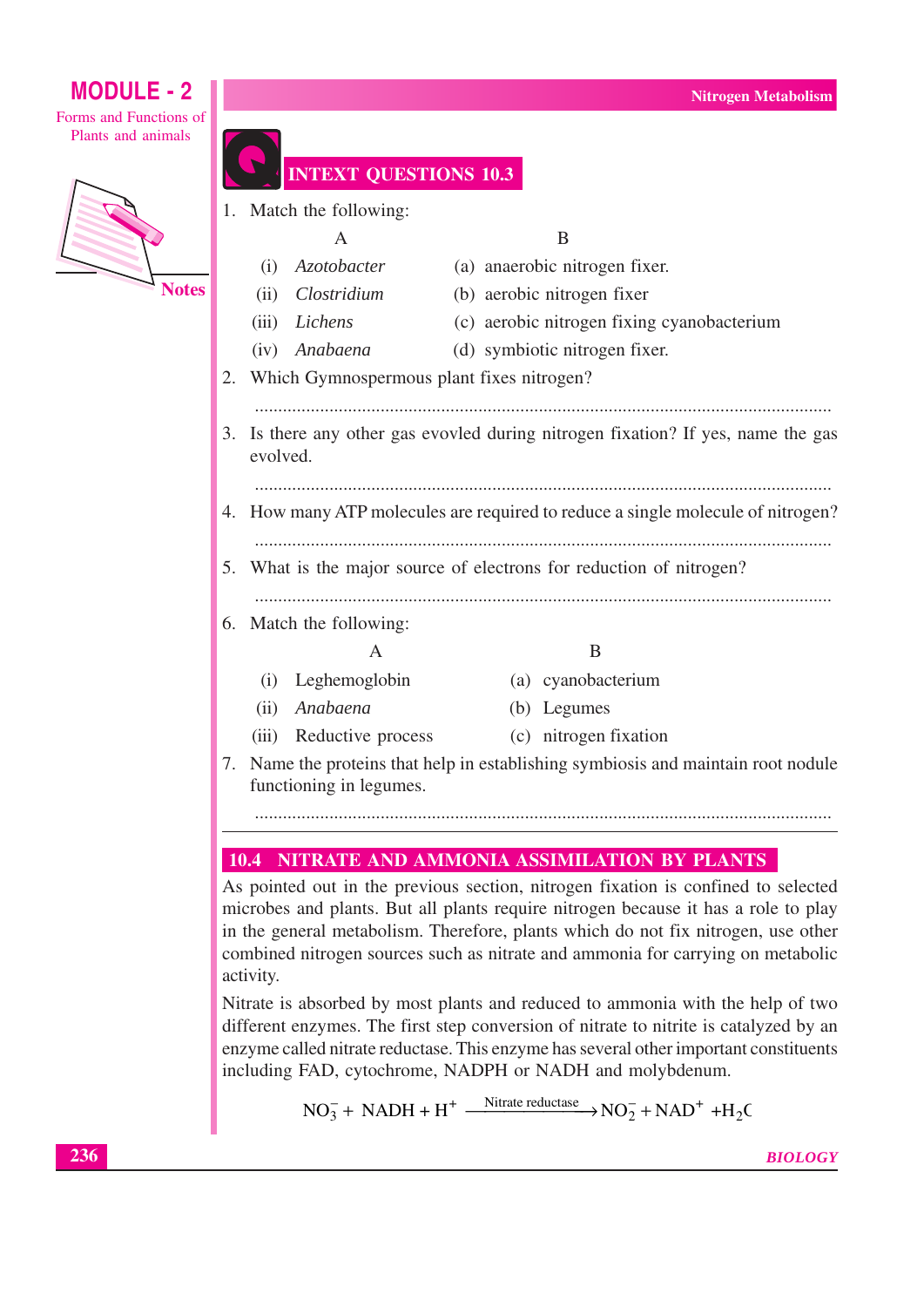The overall process of nitrate reduction take place in the cytosol and is an energy dependent reaction.

The enzyme nitrate reductase has been studied in many plants and it is observed that the enzyme is continuously synthesized and degraded. The enzyme nitrate reductase is inducible. This means that increase in nitrate concentration in the cytosol induces more of nitrate redutase to be synthesized. However, when excess  $NH_4^+$ 

is produced then it has a negative effect on the synthesis of nitrate reductase. In plants, it has also been observed that light also increases nitrate reductase when nitrate is available.

In the second step the nitrite so formed is further reduced to ammonia and this is catalyzed by the enzyme nitrite reductase. Nitrite present in the cytosol is transported into chloroplast or plastids where it is reduced to ammonia.

 $NO<sub>2</sub><sup>-</sup> + 3NADPH + 3H<sup>+</sup>$   $\xrightarrow{\text{Nitrite reductase}} NH<sub>3</sub> + 3NADP<sup>+</sup>$ 

The enzyme nitrite reductase is able to accept electrons from sources such as NADH, NADPH or FADH<sub>2</sub>. Besides, reduced ferredoxin has also been shown to provide electrons to nitrite reductase for reducing nitrite to ammonia. Ammonia so formed has to be utilized quickly by plants because accumulation of ammonia has a toxic effect. Some plants including algae leach out excess ammonia which can further be oxidized to nitrite and nitrate by microorganisms in the soil or water.



1. Which is the most reduced form of inorganic nitrogen?

- 
- 2. Match the following:  $\overline{A}$

 $\overline{B}$ 

(i) Nitrate reductase

*(iii)* Nitrogenase

- *(ii)* Nitrite reductase
- b) nitrate reduction c) nitrite reduction

(a) nitrogen fixation

- 3. In which part of the cell, reduction of nitrate to nitrite occurs?
- 
- 4 Which is the most oxidized form of inorganic nitrogen?
- 5 In which plant organelle reduction of nitrite to ammonia is catlyzed by the enzyme nitrite reductase?

## **10.5 AMINO ACID SYNTHESIS BY PLANTS**

As you have noticed that ammonia formation is achieved by plants either by (i.) nitrogen fixation or (ii) by reduction of nitrate to nitrite. Ammonium  $(NH_4^+)$  is the

**BIOLOGY** 

# **MODULE - 2**

Forms and Functions of Plants and animals

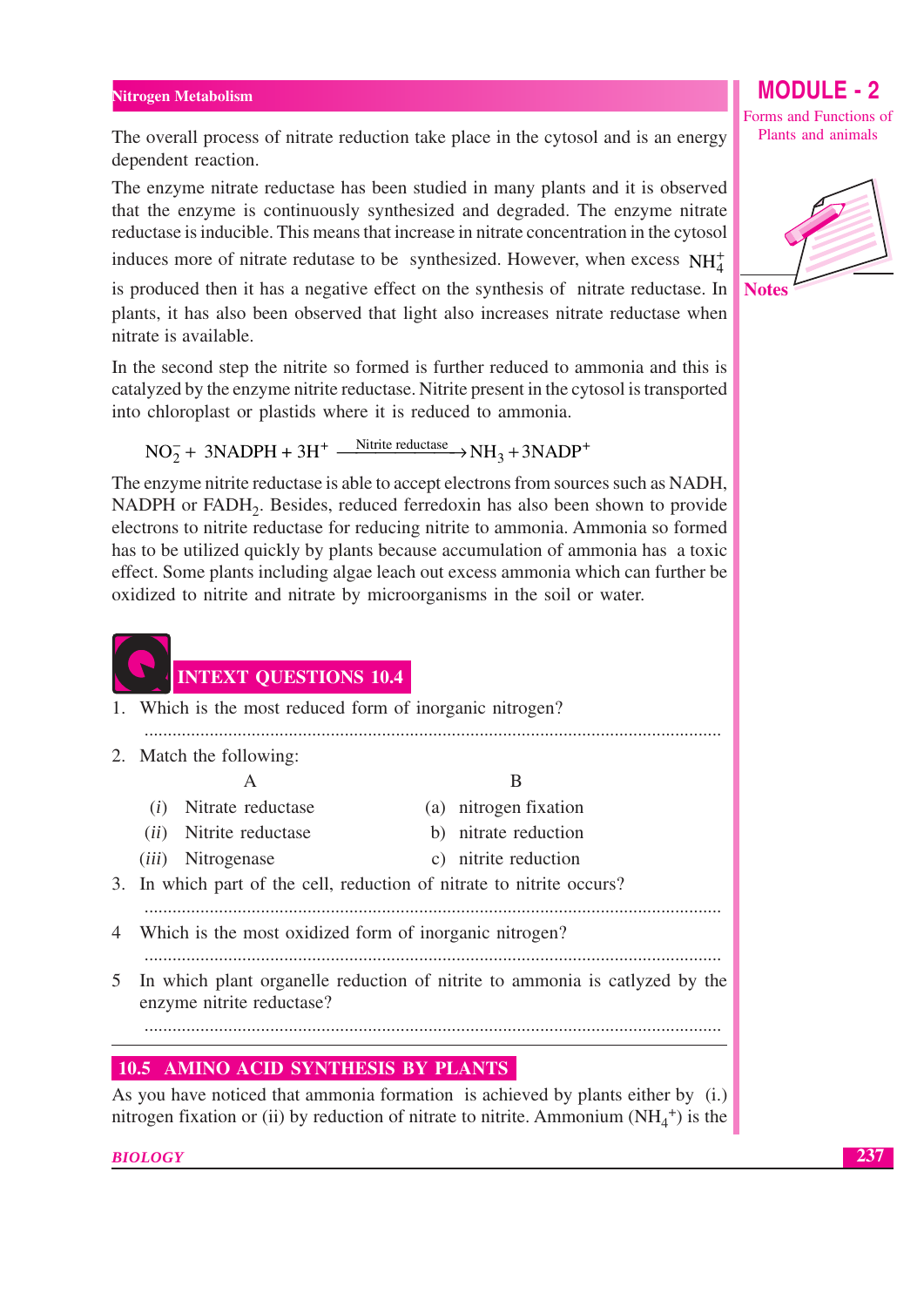Forms and Functions of Plants and animals



most reduced form of inorganic combined nitrogen. This ammonium now becomes the major source for the production of amino acids, which are the building blocks of enzymes and proteins. Amino acids have two important chemical groups. (i) amino group  $(NH_2)$  and (ii) carboxy1 group (-COOH).

$$
\begin{array}{c}\nH \\
| \\
R - C - COOH \\
| \\
NH_2\n\end{array}
$$

Fig. 10.2 A typical amino acid with functional groups. R represents alkyl group. Ammonium so produced is the major source of amino group. However, the carboxyl group has to be provided by other organic molecule synthesized by the plants. There are two major reactions for amino acid biosynthesis in plants:

## 10.5.1 Reductive amination reaction:

In this reaction, ammonia combines with a keto acid. The most important keto acid is the alpha ketoglutaric acid produced during the operation of Krebs cycle (see lesson 12 Plant Respiration). The keto acid then undergoes enzymatic reductive amination to produce an amino acid.

> $\alpha$ -ketoglutaric acid + NH<sub>3</sub>  $\frac{\text{glutamate dehydrogenase}}{\text{O}}$ Glutamic (keto acid) (amino acid)

Similarly another amino acid called aspartic acid is produced by reductive amination of oxaloacetic acid

It has been noted that reductive amination respresents the major 'port of entry' for ammonia into the metabolic stream in plants. This initiates synthesis of glutamic acid followed by other amino acids.

## 10.5.2 Transamination reaction

This is another very important reaction for amino acid biosynthesis. The reaction involves transfer of amino group, from already synthesized amino acid, to the keto acid.

| $\alpha$ -Ketoglutaric acid + Aspartic acid Transaminase Glutamic acid + Oxaloacetic acid |              |              |             |
|-------------------------------------------------------------------------------------------|--------------|--------------|-------------|
| (Keto acid)                                                                               | (Amino acid) | (Amino acid) | (Keto acid) |

In the above reaction, aspartic acid has transferred its amino group  $(NH_2)$  to the α-ketoglutaric acid to synthesize glutamic acid and release keto acid. The reaction is catalyzed by enzymes called **transaminases**. A large number of amino acids are synthesized by this transamination reaction. Amino acids are organic molecules containing nitorgen. The incorporation of amino group, from ammonium, into keto acids represents the major step for synthesis of nitrogenous organic biomolecules.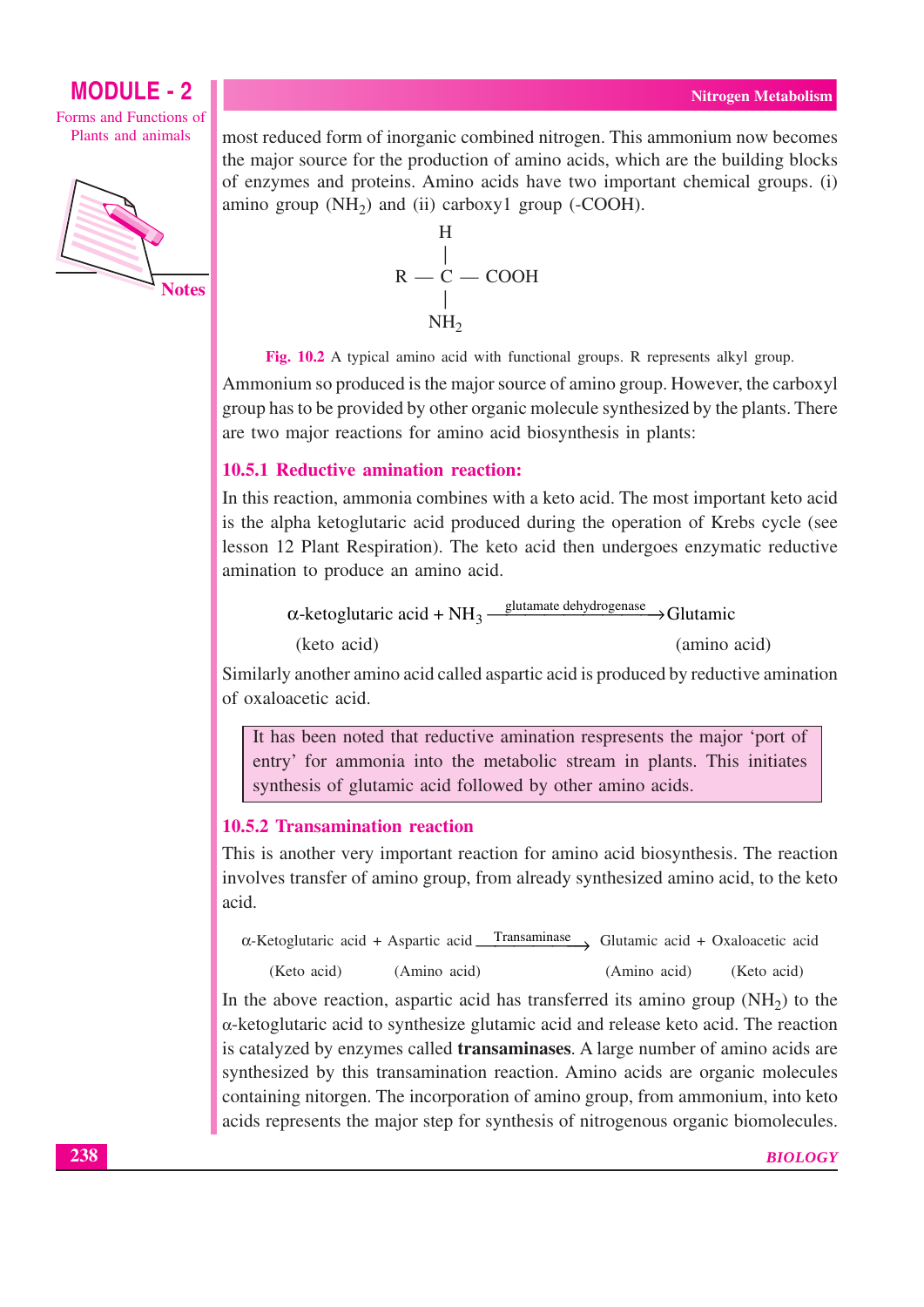|    | Nitrogen Metabolism                                                                                                                     | <b>MODULE - 2</b>      |
|----|-----------------------------------------------------------------------------------------------------------------------------------------|------------------------|
|    |                                                                                                                                         | Forms and Functions of |
|    |                                                                                                                                         | Plants and animals     |
|    | <b>INTEXT QUESTIONS 10.5</b>                                                                                                            |                        |
|    | Match the following:                                                                                                                    |                        |
|    | B<br>A                                                                                                                                  |                        |
|    | Amino acid<br>(a) keto acid<br>(i)                                                                                                      |                        |
|    | Glutamic acid<br>(b) amino group and carboxyl group<br>(ii)                                                                             | <b>Notes</b>           |
|    | $\alpha$ -ketoglutaric acid<br>(c) amino acid<br>(iii)                                                                                  |                        |
|    | 2. Name two biochemical reactions for biosynthesis of amino acids in plants.                                                            |                        |
|    |                                                                                                                                         |                        |
| 3. | Which group of enzymes catalyzes transamination reaction?                                                                               |                        |
|    |                                                                                                                                         |                        |
| 4. | What is the source of amino group for amino acid synthesis in reductive<br>amination reaction?                                          |                        |
|    |                                                                                                                                         |                        |
| 5. | Which keto acid is the source for synthesis of glutamic acid?                                                                           |                        |
|    |                                                                                                                                         |                        |
|    |                                                                                                                                         |                        |
|    | WHAT YOU HAVE LEARNT                                                                                                                    |                        |
|    | Nitrogen is an important constituent of several biomolecules such as amino                                                              |                        |
|    | acids, proteins and enzymes.                                                                                                            |                        |
|    | Molecules such as vitamins, alkaloids, nucleic acids, pigments and some growth                                                          |                        |
|    | hormones also contain nitrogen.                                                                                                         |                        |
|    | Molecular nitrogen is triple bonded and stable.                                                                                         |                        |
|    | Nitrogen fixation is the reduction of nitrogen to ammonia.                                                                              |                        |
|    | Abiological nitrogen fixation is an industrial process (Haber's process)                                                                |                        |
|    | Biological nitrogen fixation takes place in a living cell.                                                                              |                        |
|    | The enzyme that catalyzes nitrogen fixation is Nitrogenase.                                                                             |                        |
|    | Nitrogen fixation may take place in free living organisms or in symbiotic systems.                                                      |                        |
|    | There are many symbiotic nitrogen fixation systems such as<br>Lichens,<br>Pteridophytes, Bryophytes, Gymnosperms and Legumes.           |                        |
|    | Cyanobacteria is the symbiotic component in Lichens, Bryophytes, Pteridophytes<br>and Gymnosperms.                                      |                        |
|    | In Legumes, the symbiont is a species of bacterium Rhizobium.                                                                           |                        |
|    | Source of electrons and energy for nitrogen fixation is generally pyruvic acid<br>after it enters Krebs' cycle during cell-respiration. |                        |
|    | Hydrogen gas evolution may also accompany nitrogen fixation process.                                                                    |                        |
|    | <b>BIOLOGY</b>                                                                                                                          |                        |
|    |                                                                                                                                         |                        |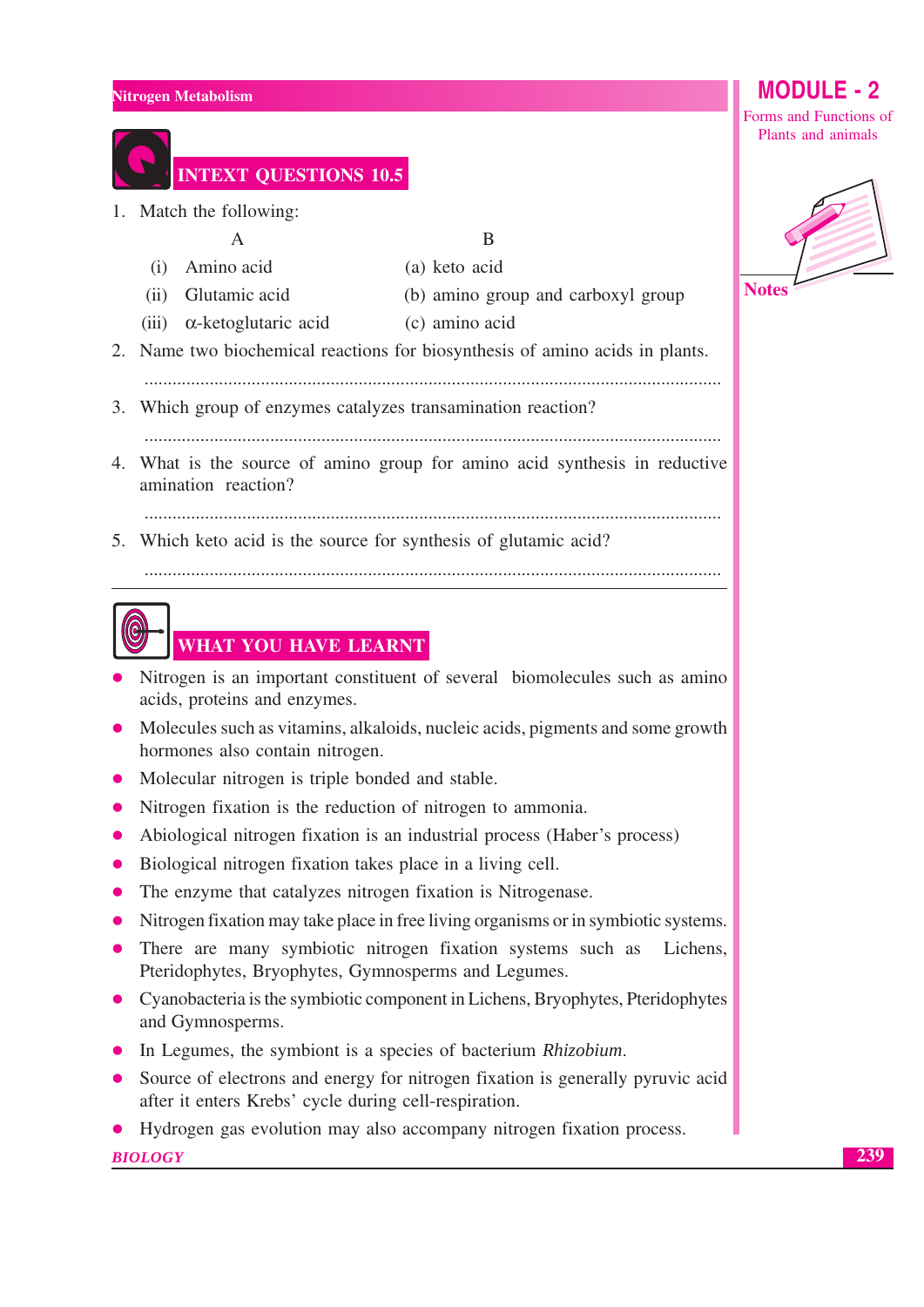Forms and Functions of Plants and animals



- Nitrate is the most oxidized form and ammonium is the most reduced form of  $\bullet$ nitrogen.
- Nitrate is reduced to nitrite by an enzyme nitrate reductase.
- Amino acids have two functional groups, namely, amino group and carboxyl group.
- Amino acids may be produced by reductive amination of keto acids.
- Amino acids may be produced by transamination reaction.
- Reductive amination reactions are catalyzed by dehydrogenases.
- Transamination reactions are catalyzed by transaminases.

# **TERMINAL EXERCISES**

- 1. Define nitrogen fixation.
- $\overline{2}$ . Which form of combined nitrogen may be formed during lightening storms?
- 3. Name three biomolecules other than enzymes and proteins, which contain nitrogen.
- 4. Name one aerobic and one anaerobic bacterium, which fixes nitrogen.
- 5. Which amino acid is synthesized due to reductive amination of  $\alpha$ -ketoglutaric  $acid<sup>2</sup>$
- 6. Differentiate between biological and abiological nitrogen fixation.
- 7. What is required for biological nitrogen fixation?
- 8. How does human hemoglobin differ from leghemoglobin?
- 9. What is the function of leghemoglobin?
- 10. What are the functional differences between nitrate reductase and nitrite reductase?
- 11. What is the difference between nitrogen fixation and nitrogen assimilation? Describe in brief the process of abiological nitrogen fixation.
- 12. Describe in brief various steps involved in biological nitrogen fixation.
- 13. Enumerate various free living and symbiotic nitrogen fixing systems with suitable examples.
- 14. What are the major differences between free living and leguminous nitrogen fixing organisms?
- 15. Describe in brief nitrate and nitrite reduction in plants...
- 17. Describe in brief the reductive amination reactions for synthesis of amino acids in plants.
- 18. Describe the transamination reaction for synthesis of amino acids in plants. How does this differ from reductive amination?